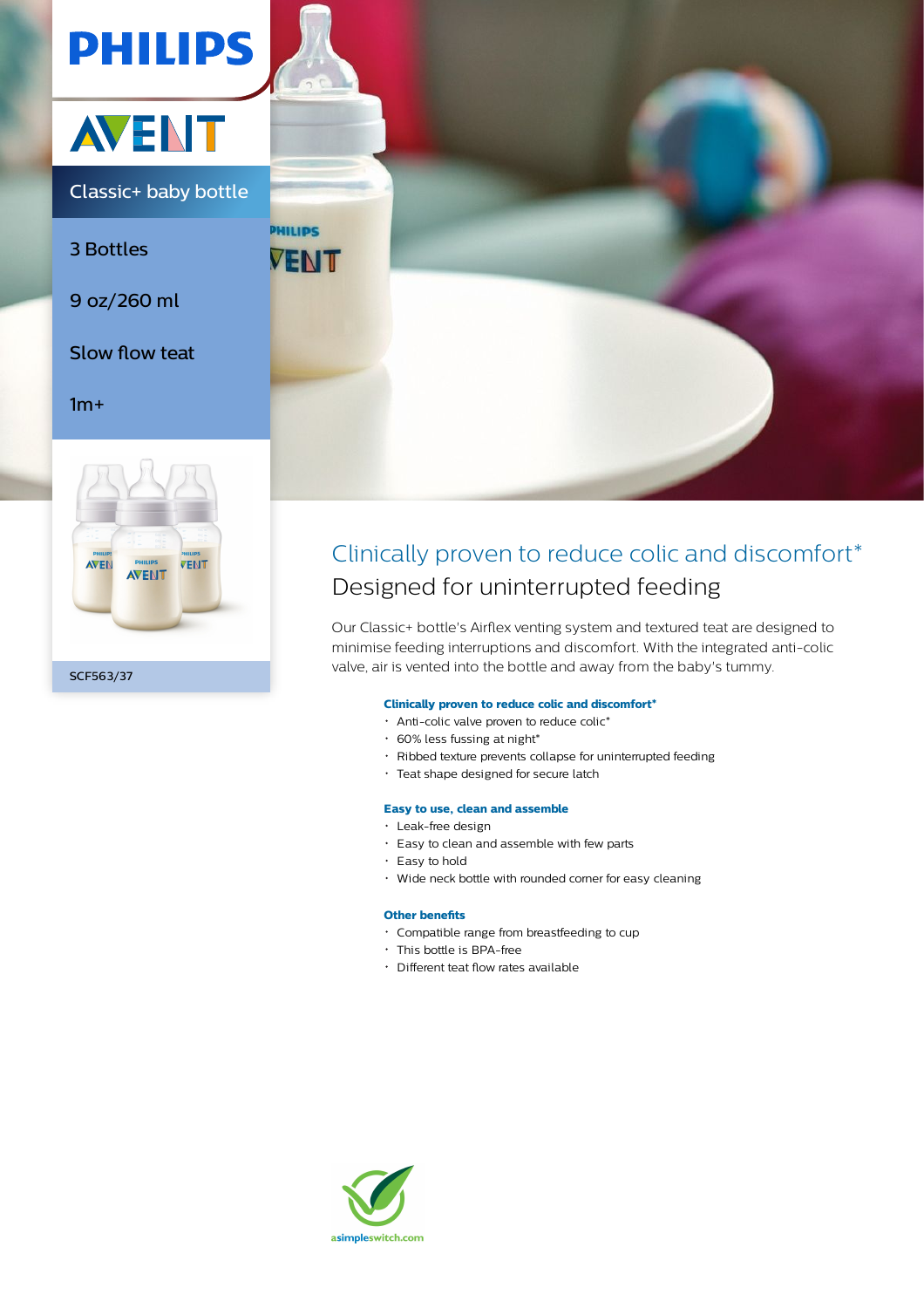# **Highlights**

#### **Less colic**



Our anti-colic valve is designed to keep air away from your baby's tummy to reduce colic and discomfort. As your baby feeds, the valve integrated into the teat flexes to allow air into the bottle to prevent vacuum build up and vents it towards the back of the bottle. It keeps air in the bottle and away from baby's tummy to help reduce colic and discomfort.

#### **Helps settle your baby**



Philips Avent Anti-colic bottle reduces fussing. Babies fed with Philips Avent Anti-colic bottles experienced 60% less fussing at night than babies fed with a competitor's anti-colic bottle.\*

#### **Uninterrupted feeding**



The teat shape allows a secure latch and the ribbed texture helps prevent teat collapse for uninterrupted, comfortable feeding.

# **Secure latch**

Teat shape designed for secure latch

#### **Leak-free design**

Our Anti-colic bottle is designed to prevent leakage whilst feeding for a truly enjoyable feeding experience.

#### **Easy to assemble**



Our Anti-colic bottle has few parts for quick and simple assembly.

#### **Easy to hold**



The unique bottle shape makes this bottle easy to hold and grip in any direction.

#### **Easy to clean**



With its wide neck and fewer parts, our bottle is easier to assemble and to clean quickly and thoroughly.

### **Growing up with your baby**



Mix and match our breast pump, bottle and cup parts, and create the product that works for you, when you need it!



Philips Avent Anti-colic bottle is made of BPA free material (PP).

#### **Fits your baby's growing needs**



The Philips Avent Anti-colic bottle range offers different teat flow rates to keep up with your baby's growth. Remember that age indications are approximate as babies develop at different rates. All teats are available in twin packs: Newborn, Slow, Medium, Fast and Variable Flow, and Thick feed.



asimpleswitch.com

# **Philips Green Logo**

Philips Green Products can reduce costs, energy consumption and CO2 emissions. How? They offer a significant environmental improvement in one or more of the Philips Green Focal Areas — Energy efficiency, Packaging, Hazardous substances, Weight, Recycling and disposal and Lifetime reliability.